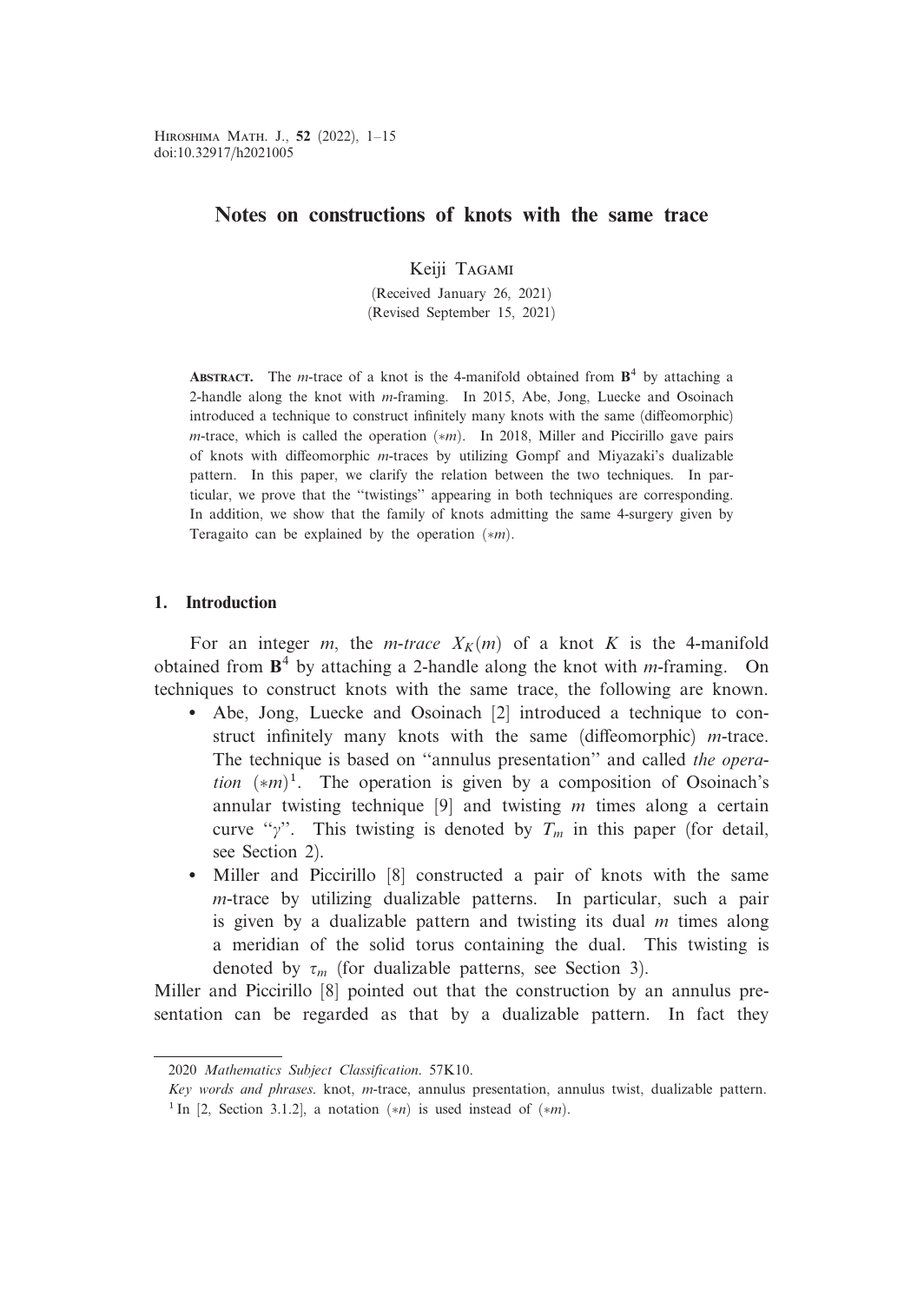constructed a dualizable pattern from the annulus presentation. This is the case  $m = 0$ , namely, untwisted case.

In this paper, we extend Miller and Piccirillo's work on a correspondence between annulus presentations and dualizable patterns to twisted cases. In particular, we find that the twisting  $T_m$  appearing in operation  $(*m)$  corresponds to the twisting  $\tau_m$  on the duals of dualizable patterns. As an application, we directly draw the duals to Miller and Piccirillo's dualizable patterns obtained from annulus presentations (Theorem 4.3 and Figure 5). In addition, we explain the family of knots admitting the same 4-surgery given by Teragaito [11] in terms of the operation  $(*m)$  (Section 5). We also remark some observations in the final section. Throughout this paper,

- unless specifically mentioned, all knots and links are smooth and unoriented, and all other manifolds are smooth and oriented,
- for an *n*-component link  $L_1 \cup \cdots \cup L_n$ , we denote the 3-manifold obtained from  $S^3$  by  $m_i$ -surgery on the knot  $L_i$  for  $i = 1, ..., n$  by  $M_{L_1\cup\cdots\cup L_n}(m_1,\ldots,m_n),$
- we denote a tubular neighborhood of a knot  $K$  in a 3-manifold by  $\nu(K)$ , and
- we denote the unknot in  $S^3$  by U.

# 2. Annulus twist, annulus presentation and the operation  $(*m)$

2.1. Annulus twist and annulus presentation. Let  $A \subset S^3$  be an embedded annulus with ordered boundaries  $\partial A = c_1 \cup c_2$ . An *n-fold annulus twist along* A is to apply  $(\text{lk}(c_1, c_2) + 1/n)$ -surgery along  $c_1$  and  $(\text{lk}(c_1, c_2) - 1/n)$ -surgery along  $c_2$ , where  $lk(c_1, c_2)$  is the linking number of  $c_1$  and  $c_2$  and we give  $c_1$  and  $c<sub>2</sub>$  parallel orientations. We see that the resulting manifold obtained by an annulus twist is also  $S^3$ .

Let  $A \subset S^3$  be an embedded annulus with  $\partial A = c_1 \cup c_2$ . Take an embedding of a band  $b: I \times I \to \mathbf{S}^3$  such that

- $b(I \times I) \cap \partial A = b(\partial I \times I),$
- $b(I \times I) \cap \text{Int } A$  consists of ribbon singularities, and
- $A \cup b(I \times I)$  is an immersion of an orientable surface,

where  $I = [0, 1]$ . If a knot  $K \subset S^3$  is isotopic to the knot  $(\partial A \setminus b(\partial I \times I)) \cup$  $b(I \times \partial I)$ , then we call  $(A, b)$  an *annulus presentation* of K. An annulus presentation  $(A, b)$  is special if A is unknotted and  $lk(c_1, c_2) = \pm 1$  (that is, A is  $\pm$ 1-full twisted). Let K be a knot with an annulus presentation  $(A, b)$ . Let  $A' \subset A$  be a shrunken annulus with  $\partial A' = c_1' \cup c_2'$  which satisfies the following:

- $A \setminus A'$  is a disjoint union of two annuli,
- each  $c_i'$  is isotopic to  $c_i$  in  $\overline{A \setminus A'}$  for  $i = 1, 2$ , and
- $A \setminus (\partial A \cup A')$  does not intersect  $b(I \times I)$ .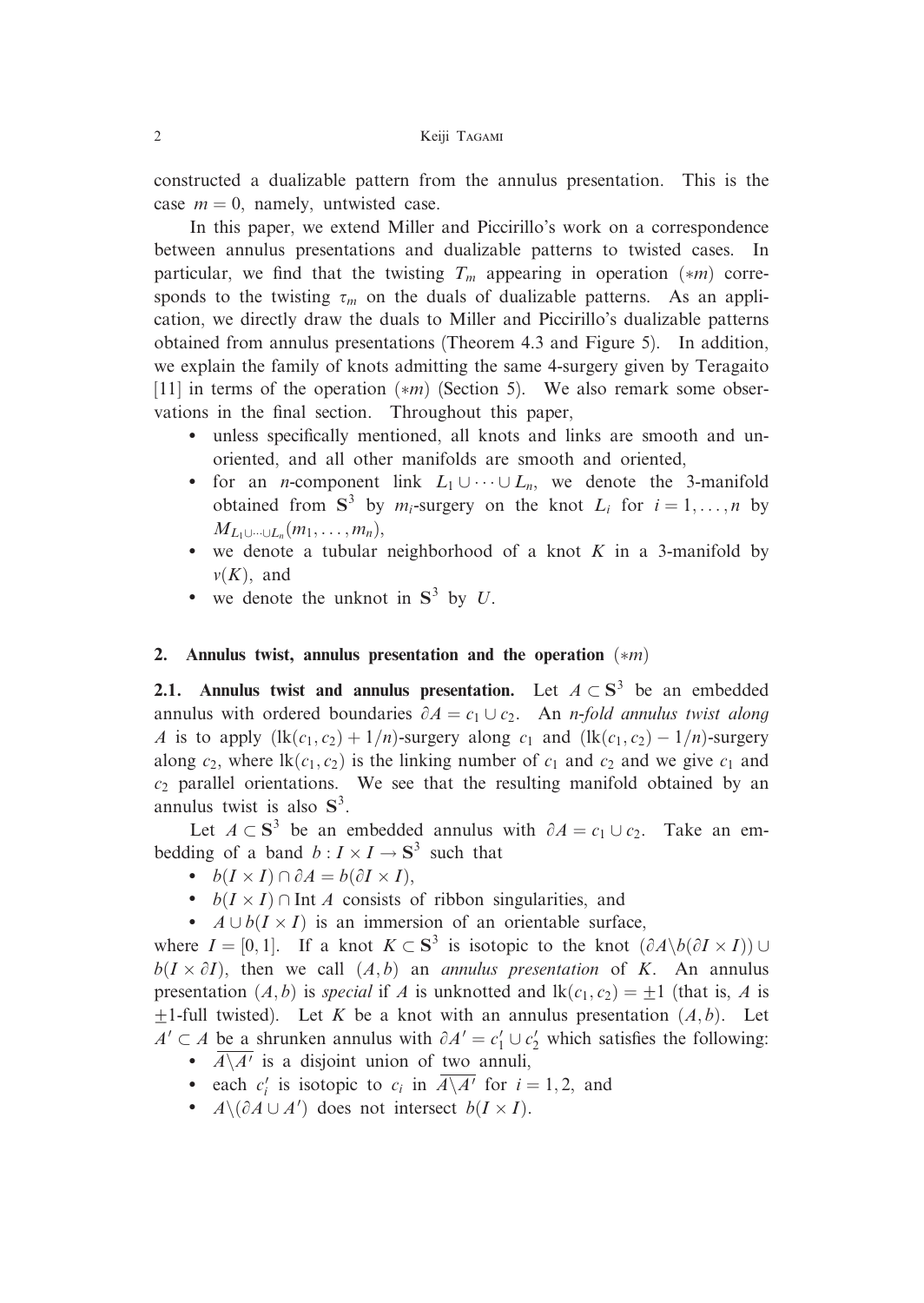Then, by  $A^n(K)$ , we denote the knot obtained from K by the n-fold annulus twist along A'. For simplicity, we denote  $A^1(K)$  by  $A(K)$  and  $A^0(K)$  by K.

REMARK 2.1. We find many examples of special annulus presentations in  $[1, 2, 4, 5, 10]$ . Remark that in  $[2, 5]$ , our special annulus presentations are called ''annulus presentations'', simply. In this paper, for an annulus presentation  $(A, b)$ , we often draw the attaching regions  $A \cap b$  by bold arcs and we omit the band b.

By utilizing Osoinach's work [9, Theorem 2.3], for a knot K with an annulus presentation  $(A, b)$ , we see that  $M_K(0)$  and  $M_{A^n(K)}(0)$  are orientationpreservingly homeomorphic for any  $n \in \mathbb{Z}$ . In particular, a homeomorphism  $\phi_n : M_K(0) \to M_{A^n(K)}(0)$  is given as in Figure 1, which is explicitly given by Teragaito [11]. We call  $\phi_n$  the *n*-th Osoinach-Teragaito's homeomorphism. Moreover, if  $(A, b)$  is special, by applying Abe, Jong, Omae and Takeuchi's result [1, Theorem 2.8] to the knot, we see that the homeomorphism  $\phi_n$  extends to an orientation-preserving diffeomorphism  $\Phi_n : X_K(0) \to X_{A^n(K)}(0)$  for any  $n \in \mathbb{Z}$ .

As a consequence, we obtain the following.

THEOREM 2.2. Let  $K \subset S^3$  be a knot with an annulus presentation  $(A, b)$ . Then, there is an orientation-preservingly homeomorphism  $\phi_n : M_K(0) \rightarrow$ 



Fig. 1. (color online) Osoinach-Teragaito's homeomorphism  $\phi_n$ . For simplicity we draw A as a flat annulus although  $A$  may be knotted and twisted.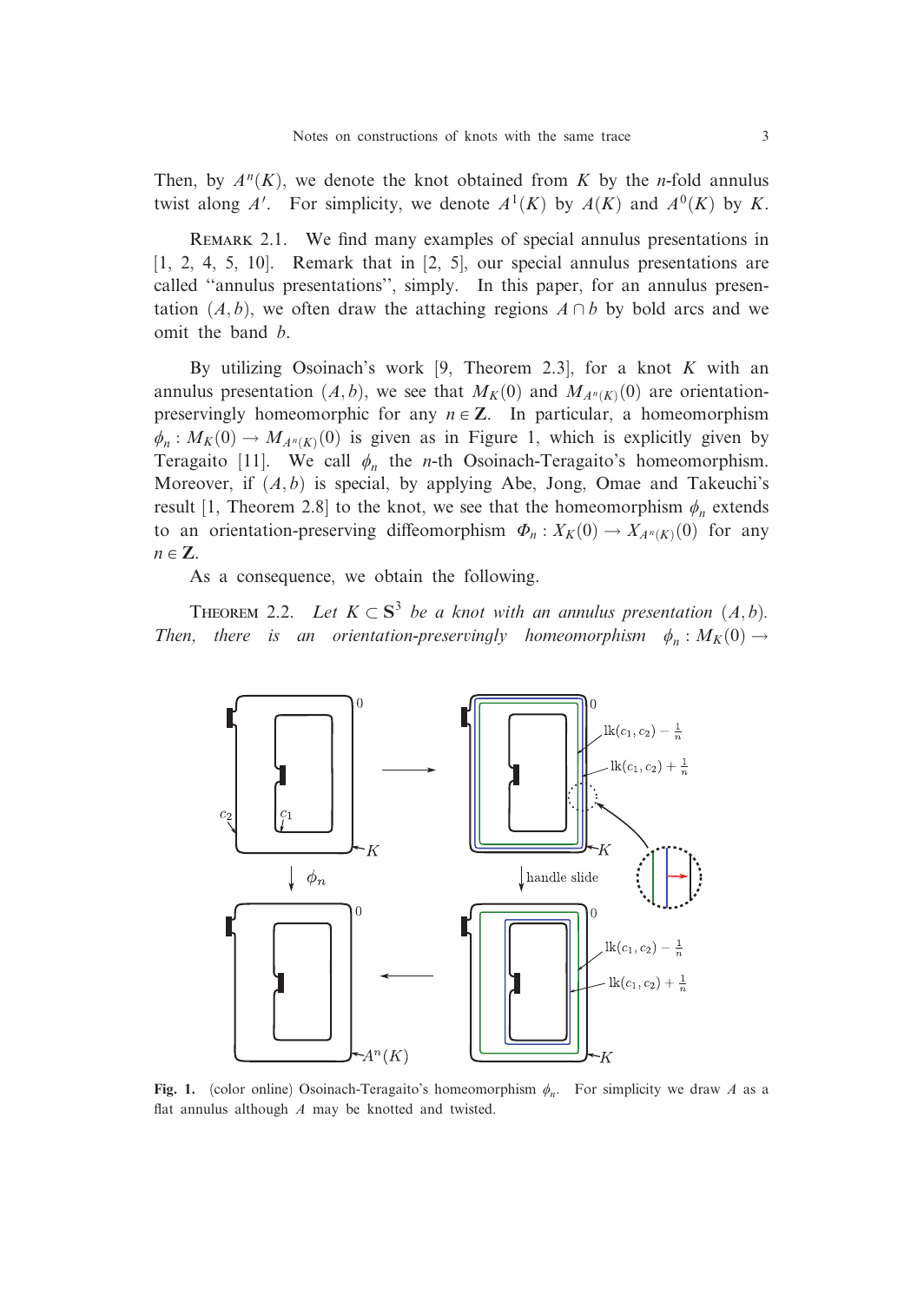4 Keiji Tagami



Fig. 2. (color online) The curve  $\gamma_{A(K)}$ .

 $M_{A^n(K)}(0)$  for any  $n \in \mathbb{Z}$ . In particular,  $\phi_n$  is given as in Figure 1. Moreover, if  $(A,b)$  is special,  $\phi_n$  extends to an orientation-preserving diffeomorphism  $\Phi_n: X_K(0) \to X_{A^n(K)}(0)$ .

2.2. Operation  $(*m)$ . Let K be a knot with a special annulus presentation  $(A, b)$ . Let  $\gamma_{A(K)} \subset S^3 \setminus \nu(A(K))$  be a curve depicted in Figure 2. Remark that the definition of  $\gamma_{A(K)}$  depends on the twist of A. Denote the knot obtained from  $A(K)$  by twisting m times along  $\gamma_{A(K)}$  by  $T_m(A(K))$ . In [2, Section 3.1.2], the operation  $K \mapsto T_m(A(K))$  is called the operation  $(*m)$ . Then, Abe, Jong, Luecke and Osoinach [2] proved the following theorem.

THEOREM 2.3 ([2, Theorem 3.7 and Theorem 3.10]). Let K be a knot with a special annulus presentation  $(A, b)$ . Then, there is an orientation-preservingly homeomorphism  $\psi_m : M_K(m) \to M_{T_m(A(K))}(m)$  which extends to a diffeomorphism  $\Psi_m : X_K(m) \to X_{T_m(A(K))}(m)$  for any  $m \in \mathbb{Z}$ .

Concretely,  $\psi_m$  is given as in Figure 3 for the case A is +1 twisted. For the case A is -1 twisted, we can define  $\psi_m$  similarly (see also [3, Appendix]).

REMARK 2.4. Note that Osoinach-Teragaito's homeomorphism induces a homeomorphism  $\phi_{+1} : (M_K(0), \alpha_K) \to (M_{A(K)}(0), \gamma_{A(K)})$ , where  $\alpha_K \subset S^3 \setminus \nu(K)$  is a meridian of K and we regard  $\alpha_K$  and  $\gamma_{A(K)}$  as curves in  $M_K(0)$  and  $M_{A(K)}(0)$ , respectively (see also the bottom arrow in Figure 3).

#### 3. Relation between annulus presentation and dualizable pattern

3.1. Dualizable pattern. Here, we recall the definition of dualizable patterns, which is firstly given by Gompf and Miyazaki [7] and developed by Miller and Piccirillo [8] (see also [10]).

Let  $P : S^1 \to V$  be an oriented knot in a solid torus  $V = S^1 \times D^2$ . Suppose that the image  $P(S^1)$  is not null-homologous in V. Such a P is called a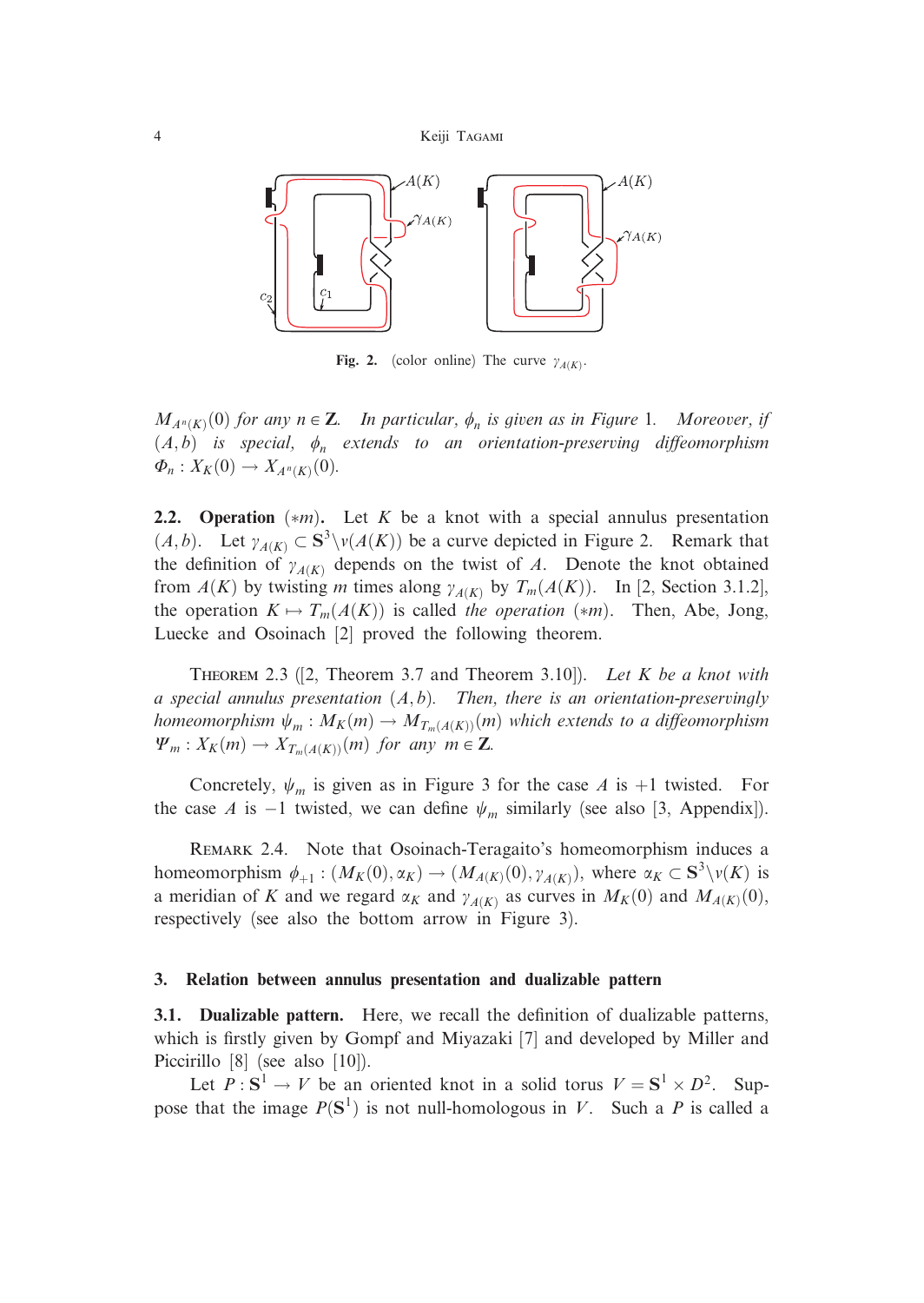

Fig. 3. (color online) The homeomorphism  $\psi_m : M_K(m) \to M_{T_m(A(K))}(m)$  for the case A is +1 twisted.

pattern. By an abuse of notation, we use the notation  $P$  for both a map and its image. Define  $\lambda_V$ ,  $\mu_P$ ,  $\mu_V$  and  $\lambda_P$  as follows:

- put  $\lambda_V = S^1 \times \{x_0\} \subset \partial V \subset V$  for some  $x_0 \in \partial D^2$  and orient  $\lambda_V$  so that P is homologous to  $r\lambda_V$  in V for some positive  $r \in \mathbb{Z}_{>0}$ ,
- define  $\mu_P \subset V$  by a meridian of P and orient  $\mu_P$  so that the linking number of P and  $\mu_P$  is 1,
- put  $\mu_V = \{x_1\} \times \partial D^2 \subset \partial V \subset V$  for some  $x_1 \in S^1$  and orient  $\mu_V$  so that  $\mu_V$  is homologous to  $s\mu_P$  in  $V\setminus v(P)$  for some positive  $s \in \mathbb{Z}_{>0}$ ,
- define  $\lambda_P$  by a longitude of P which is homologous to  $t\lambda_V$  in  $V\setminus v(P)$  for some positive  $t \in \mathbb{Z}_{>0}$ .

For an oriented knot  $K \subset S^3$ , let  $\iota_K : V \to S^3$  be an embedding which identifies V with  $\overline{v(K)}$  and sends  $\lambda_V$  to an oriented curve on  $\partial \overline{v(K)}$  which is null-homologous in  $S^3\setminus \nu(K)$  and isotopic to K in  $S^3$ . Then  $\iota_K \circ P : S^1 \to S^3$ represents an oriented knot. The knot is called the satellite of  $K$  with pattern P and denoted by  $P(K)$ .

A pattern  $P: S^1 \to V$  is *dualizable* if there is a pattern  $P^*: S^1 \to V^*$  and an orientation-preserving homeomorphism  $f: V\backslash v(P) \to V^*\backslash v(P^*)$  such that  $f(\lambda_V) = \lambda_{P^*}, f(\lambda_P) = \lambda_{V^*}, f(\mu_V) = -\mu_{P^*}$  and  $f(\mu_P) = -\mu_{V^*}.$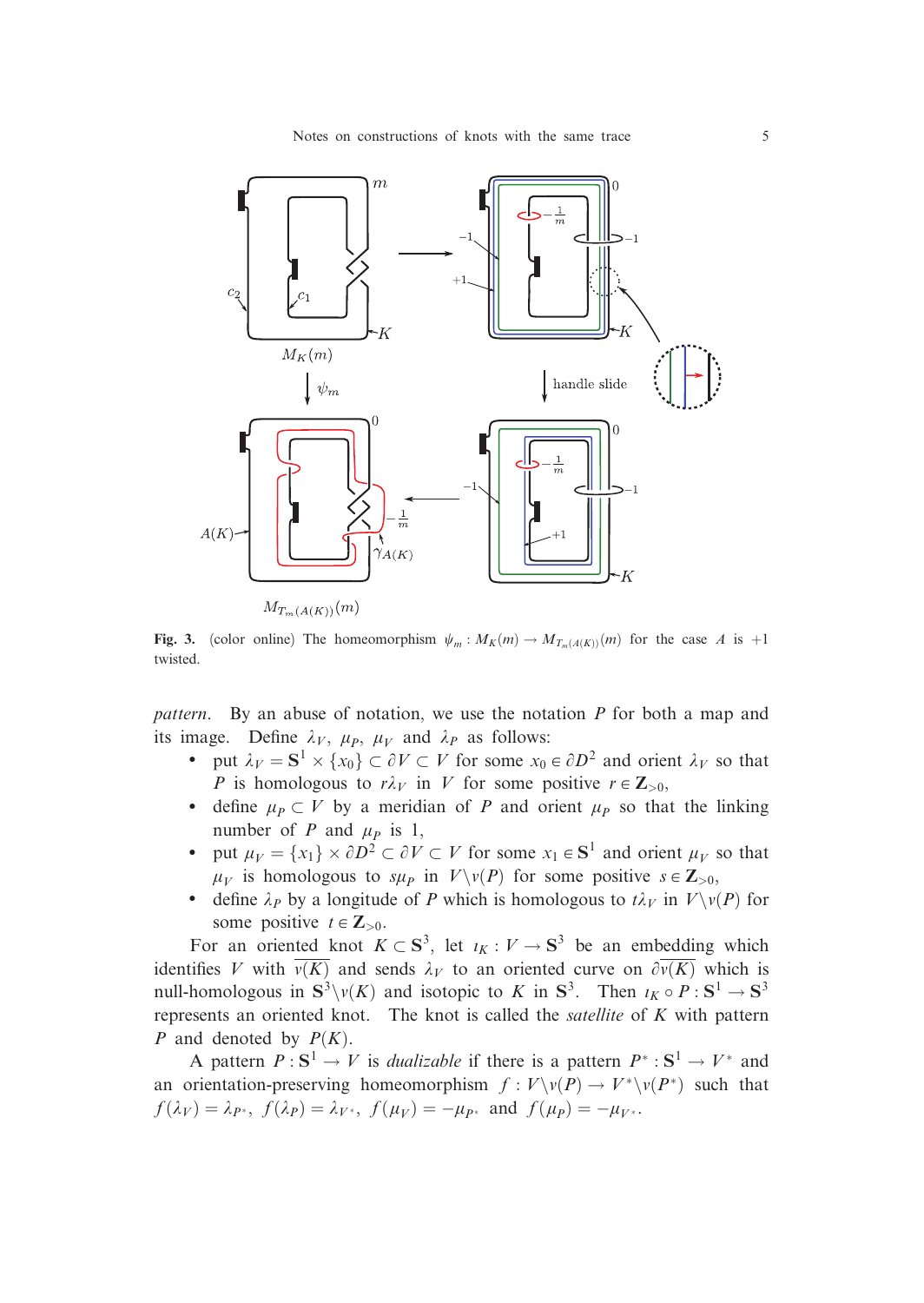Miller and Piccirillo [8, Proposition 2.5] introduced a convenient technique to determine whether a given pattern is dualizable as follows (see also [7, Section 2]). Define  $\Gamma : S^1 \times D^2 \to S^1 \times S^2$  by  $\Gamma(t, d) = (t, \gamma(d))$ , where  $y : D^2 \to S^2$  is an arbitrary orientation preserving embedding. For any curve  $c : S^1 \to S^1 \times D^2$ , define  $\hat{c} = \Gamma \circ c : S^1 \to S^1 \times S^2$ . Then, we obtain the following proposition.

PROPOSITION 3.1 ([8, Proposition 2.5]). A pattern P in a solid torus V is dualizable if and only if  $\hat{P}$  is isotopic to  $\widehat{\lambda_V}$  in  $\mathbf{S}^1 \times \mathbf{S}^2$ .

Related to knot traces, the following are known. Let  $P \subset V$  be a pattern. Let  $\tau_m : V \to V$  be a homeomorphism given by twisting m times along a meridian of V. It is known that if P is dualizable then  $\tau_m(P)$  is also dualizable and its dual is given by  $\tau_{-m}(P^*)$ , where  $P^*$  is the dual to P (see [8, Theorem 3.6] and [10, Remark 4.6]). Moreover, we obtain the following.

THEOREM 3.2  $([8, Theorem 3.6]$  and  $[10, Remark 4.6]$ . Let P be a dualizable pattern and  $P^*$  be its dual. Then, we have  $X_{P(U)}(m) \cong X_{\tau_m(P^*)(U)}(m)$ for any  $m \in \mathbb{Z}$ .

REMARK 3.3. For a dualizable pattern  $P \subset V$ , we see that  $M_{P(U)\cup u_v}(0,0)$  $\leq S^3$ . Conversely, for a knot k in  $S^3$ , if there exists an unknot c such that  $M_{k\cup c}(0,0) \cong S^3$ , we see that  $k \subset S^3\setminus v(c)$  is a dualizable pattern after giving some orientation to  $k$  (for detail, see [6] and [10, Remarks 3.3 and 4.6]).

3.2. From special annulus presentations to dualizable patterns. In this section, we recall Miller and Piccirillo's construction ([8, Section 5]) of dualizable patterns from a special annulus presentation (see also [10]).

Let  $K \subset S^3$  be a knot with a special annulus presentation  $(A, b)$ . In Figure 4, the left knots represent K, and each right knot represents  $A^{\pm 1}(K)$  for the corresponding left K. Then, for each case, take curves  $\beta_K^{\pm} \subset S^3 \setminus v(K)$  as in Figure 4.

Let  $P_+$  (resp.  $P_-$ ) be the pattern given by  $K \subset V_+ = \mathbf{S}^3 \setminus v(\beta_K^+)$  (resp.  $K \subset V = S^3 \setminus v(\beta_K^-)$ , where we give a parameter of  $V_{\pm}$  so that  $P_{\pm}(U) = K$ . Moreover, we give an orientation of  $P_+$  arbitrarily. Then, we can check that  $P_{\pm}$  are dualizable patterns (for example, slide K along the 0-framing of  $\beta_K^{\pm}$  in  $M_{\beta_{\overline{k}}^{\pm}}(0) \cong S^1 \times S^2$  and apply Proposition 3.1). These dualizable patterns satisfy the following.

PROPOSITION 3.4 (e.g. [8, Proposition 5.3] and [10, Proposition 3.9]). Let K be a knot with a special annulus presentation  $(A,b)$ . Let  $P_+$  and  $P_-$  be the dualizable patterns as above. Then we have  $P_{\pm}(U) = K$  and  $P_{+}^{*}(U) = A^{\pm 1}(K)$ . Here,  $P_{+}^{*} (= (P_{\pm})^{*})$  denotes the dual of  $P_{\pm}$  for each sign.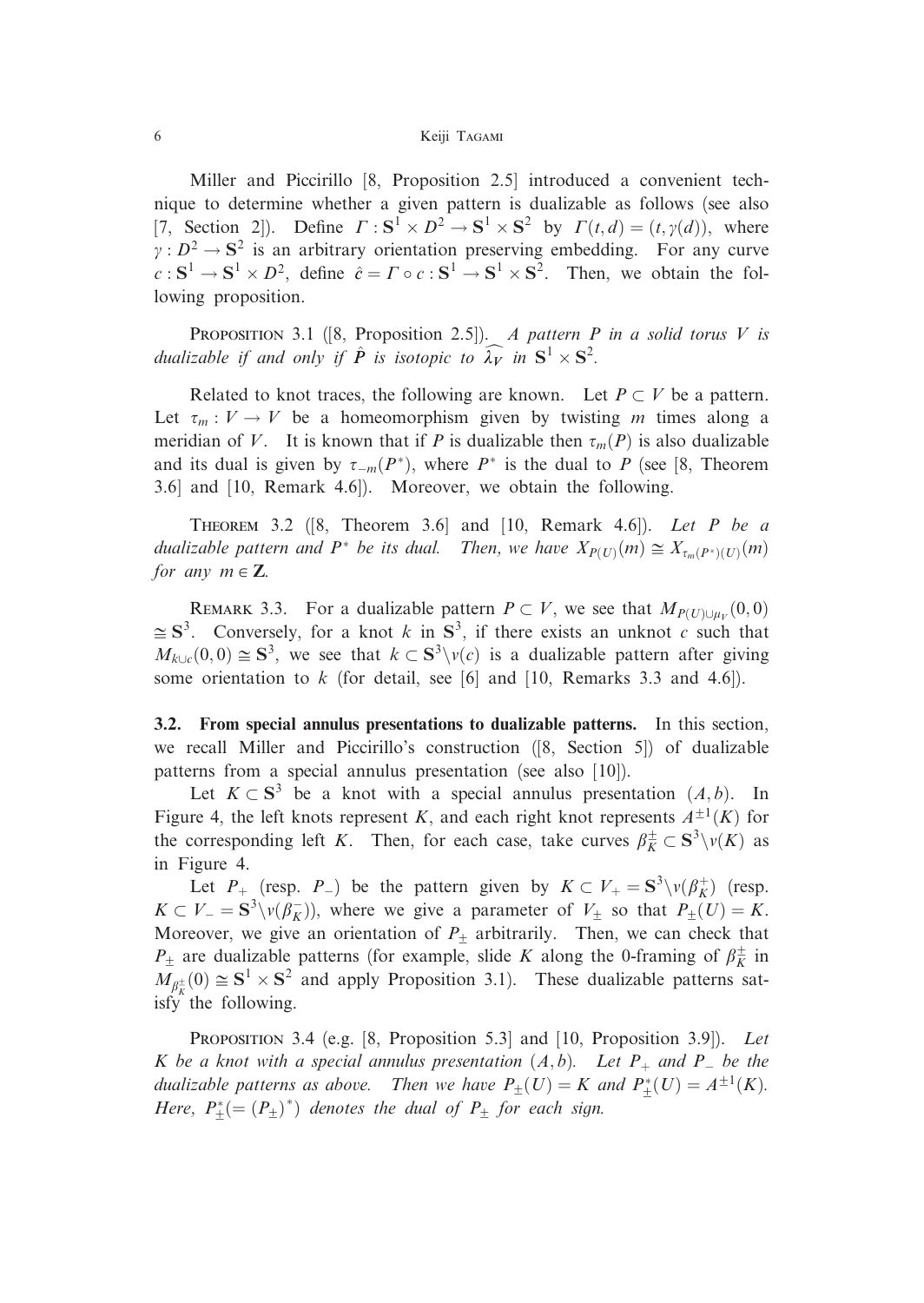

Fig. 4. (color online) From a special annulus presentation  $(A,b)$  of a knot K to dualizable patterns  $P_+$  and  $P_-$  given by  $K \subset S^3 \setminus v(\beta_K^{\pm}) = V_{\pm}$ .

REMARK 3.5. The homeomorphisms given in Figure 1 induce homeomorphisms

$$
\phi_{\pm 1}: (M_K(0), \beta_K^\pm) \to (M_{A^{\pm 1}(K)}(0), \alpha_{A^{\pm 1}(K)}),
$$

where  $\alpha_{A^{\pm 1}(K)} \subset S^3 \setminus \nu(A^{\pm 1}(K))$  is a meridian of  $A^{\pm 1}(K)$ . Here we regard  $\beta_K^{\pm}$  and  $\alpha_{A^{\pm 1}(K)}$  as curves in  $M_K(0)$  and  $M_{A^{\pm 1}(K)}(0)$ , respectively, under the identifications

$$
\mathbf{S}^{3}\backslash \nu(K) \cong M_{K}(0)\backslash \nu(L_{K}),
$$
  

$$
\mathbf{S}^{3}\backslash \nu(A^{\pm 1}(K)) \cong M_{A^{\pm 1}(K)}(0)\backslash \nu(L_{A^{\pm 1}(K)}),
$$

respectively, where  $L_K$  and  $L_{A^{\pm 1}(K)}$  are the corresponding surgery duals.

## 4. Operation  $(*m)$  and dualizable pattern

By Theorems 2.3 and 3.2, for a knot  $K$  with a special annulus presentation  $(A,b)$ , we have

$$
X_{\tau_m(P_+^*)(U)}(m) \cong X_{P_+(U)}(m) = X_K(m) \cong X_{T_m(A(K))}(m),
$$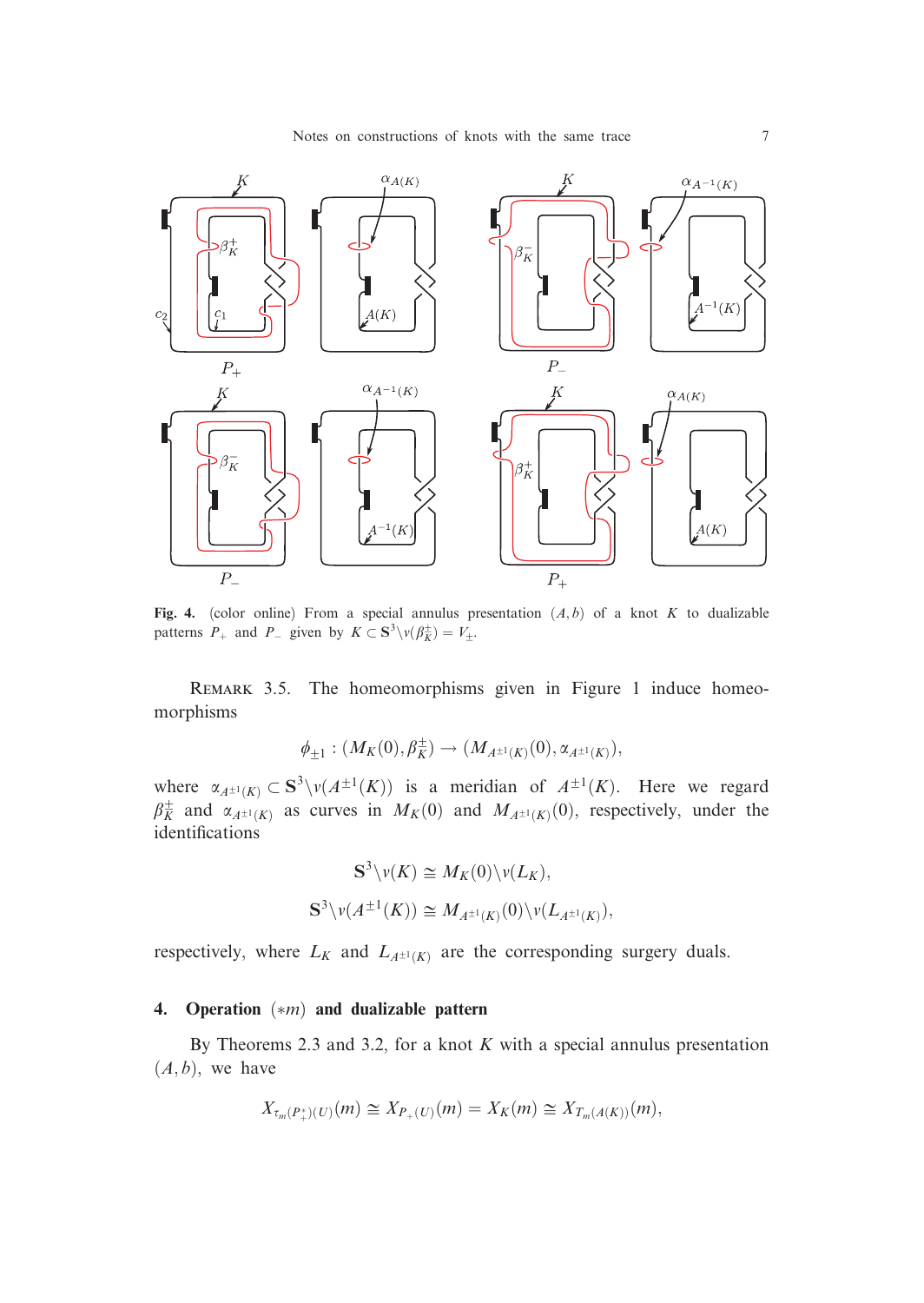#### 8 Keiji Tagami

where  $P_+$  is the dualizable pattern obtained from K as in Section 3.2. Hence, it is a natural question whether  $\tau_m(P_+^*)(U)$  is isotopic to  $T_m(A(K))$  or not. Proposition 3.4 implies that the answer is "yes" if  $m = 0$ . The following theorem gives the affirmative answer to this question for any  $m \in \mathbb{Z}$ .

THEOREM 4.1. Let K be a knot with a special annulus presentation  $(A, b)$ . Let  $P_+$  be the dualizable pattern obtained from K as in Section 3.2. Then, we obtain  $\tau_m(P_+^*)(U) = T_m(A(K))$  for any  $m \in \mathbb{Z}$ .

Miller and Piccirillo [8, Proposition 5.3] proved Theorem 4.1 for  $m = 0$ . We can prove Theorem 4.1 by extending Miller and Piccirillo's proof as follows.

**PROOF.** Let  $L_{T_m(A(K))}^{(m)} \subset M_{T_m(A(K))}(m)$  be the surgery dual to  $T_m(A(K))$ . Let  $\alpha_{T_m(A(K))} \subset S^3 \setminus V(T_m(A(K)))$  be a meridian of  $T_m(A(K))$ . Then, we can regard  $\alpha_{T_m(A(K))}$  as a curve in  $M_{T_m(A(K))}(m)$  by using the following identification

$$
\mathbf{S}^3 \setminus \nu(T_m(A(K))) = M_{T_m(A(K))}(m) \setminus \nu(L_{T_m(A(K))}^{(m)}).
$$
 (1)

Since  $\alpha_{T_m(A(K))}$  is isotopic to  $L_{T_m(A(K))}^{(m)}$  in  $M_{T_m(A(K))}(m)$ , we have

$$
M_{T_m(A(K))}(m)\backslash \nu(L_{T_m(A(K))}^{(m)})\cong M_{T_m(A(K))}(m)\backslash \nu(\alpha_{T_m(A(K))}).\tag{2}
$$

Let  $\beta_K^+ \subset S^3 \setminus v(K)$  be the curve given in Section 3.2 (see also Figure 4). We can also regard  $\beta_K^+$  as a curve in  $M_K(m)$  under the identification  $S^3 \setminus v(K) \cong$  $M_K(m) \setminus v(L_K^{(m)})$ , where  $L_K^{(m)}$  is the surgery dual to K. Then, we can check that  $\psi_m(\beta_K^+) = \alpha_{T_m(A(K))}$ , where  $\psi_m : M_K(m) \to M_{T_m(A(K))}(m)$  is given in Figure 3. Hence, we obtain

$$
M_{T_m(A(K))}(m)\vee(\alpha_{T_m(A(K))}) \cong M_K(m)\vee(\beta_K^+)
$$
  
\n
$$
\cong M_{K\cup\alpha_K}(0, -1/m)\vee(\beta_K^+)
$$
  
\n
$$
\cong S^3\vee(\gamma_K\cup\alpha_K\cup\beta_K^+) \cup \bigsqcup_{i=0,1} (S_i^1 \times D_i^2),
$$
 (3)

where the last (small) union is given by identifying  $\partial D_0^2$  with 0-framing of K and  $\partial D_1^2$  with  $-1/m$ -framing of  $\alpha_K$ .

Recall that the solid torus  $V_+$  containing  $P_+$  is given by  $V_+ = \mathbf{S}^3 \setminus v(\beta_K^+)$ . Since, the 0-framing of K is viewed as  $\lambda_{P_+}$  and  $\alpha_K$  is viewed as  $\mu_{P_+}$  in  $V_+$ , we have

$$
S^{3}\backslash \nu(K \cup \alpha_{K} \cup \beta_{K}^{+}) \cup \bigsqcup_{i=0,1} (S_{i}^{1} \times D_{i}^{2})
$$
  
\n
$$
\cong ((V_{+}\backslash \nu(P_{+}))\backslash \nu(\mu_{P_{+}})) \cup \bigsqcup_{i=0,1} (S_{i}^{1} \times D_{i}^{2}),
$$
\n(4)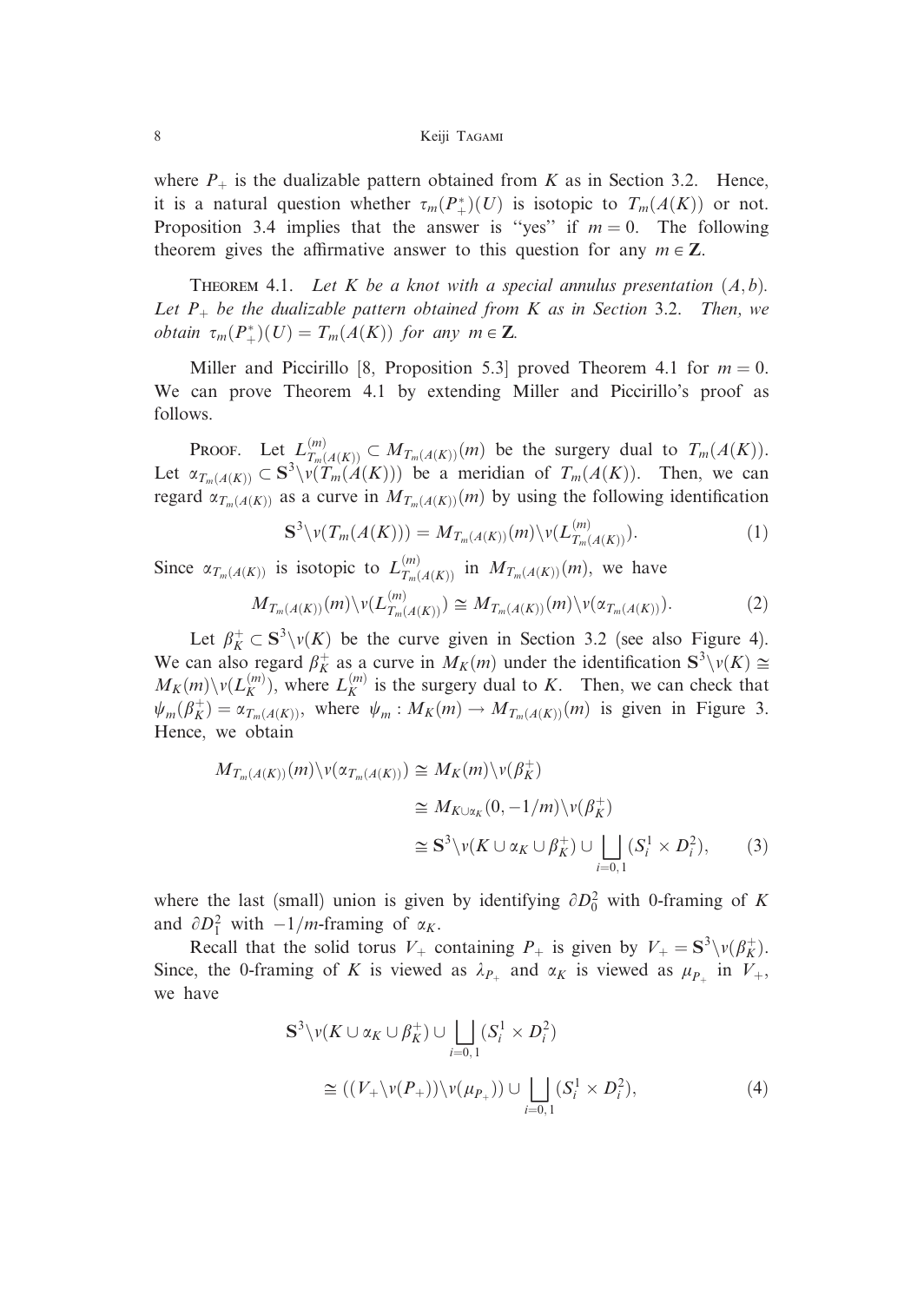where the last (small) union is given by identifying  $\partial D_0^2$  with  $\lambda_{P_+}$  and  $\partial D_1^2$  with  $-1/m$ -framing of  $\mu_{P_+}$ . By the dualizability of  $P_+$ , we obtain

$$
((V_{+}\backslash v(P_{+}))\backslash v(\mu_{P_{+}})) \cup \bigsqcup_{i=0,1} (S_{i}^{1} \times D_{i}^{2})
$$
  
\n
$$
\cong ((V_{+}^{*}\backslash v(P_{+}^{*}))\backslash v(\mu_{V_{+}^{*}})) \cup \bigsqcup_{i=0,1} (S_{i}^{1} \times D_{i}^{2})
$$
  
\n
$$
\cong (V_{+}^{*}\backslash v(\tau_{m}(P_{+}^{*}))) \cup (S_{0}^{1} \times D_{0}^{2})
$$
  
\n
$$
\cong S^{3}\backslash v(\tau_{m}(P_{+}^{*})(U)), \qquad (5)
$$

where the last union is given by identifying  $\partial D_0^2$  with  $\lambda_{V^*+}$ . By (1)–(5) and the Knot Complement Theorem, we obtain  $\tau_m(P_+^*)(U) = T_m(A(K)).$ 

REMARK 4.2. Let K be a knot with a special annulus presentation  $(A, b)$ . Let  $\overline{K}$  be the mirror image of K and  $(\overline{A}, \overline{b})$  be the special annulus presentation of  $\overline{K}$  obtained from  $(A, b)$  by taking mirror image. Let  $\gamma_{A^{-1}(K)} \subset$  $S^3 \setminus \nu(A^{-1}(K))$  be the mirror image of  $\gamma_{A(\overline{K})} \subset S^3 \setminus \nu(\overline{A}(\overline{K}))$  (see also Figure 5). Denote the knot obtained from  $A^{-1}(K)$  by twisting m times along  $\gamma_{A^{-1}(K)}$ by  $T_m(A^{-1}(K))$ . Then, by the similar discussion to Theorem 4.1, we see that  $\tau_m(P_{-}^*)(U) = T_m(A^{-1}(K))$  for any  $m \in \mathbb{Z}$ .

We see that  $A(K) \subset S^3 \setminus \nu(\gamma_{A(K)}) = V'_+$  also gives a dualizable pattern, where the parameter of  $V'_+ \cong S^1 \times D^2$  is given by the standard way. Denote it by  $P'_{+}$ . It is easy to see that  $\tau_m(P'_{+})(U) = T_m(A(K)) = \tau_m(P^*_{+})(U)$  for any  $m \in \mathbb{Z}$ . So we can consider the question which asks whether  $P'_{+}$  is equal to  $P_{+}^{*}$ as a pattern. We can give the affirmative answer to the question as follows.

THEOREM 4.3. Let K be a knot with a special annulus presentation  $(A, b)$ . Let  $P_+ \nightharpoonup V_+$  be the dualizable pattern as above, and let  $P_+^* \nightharpoonup V_+^*$  be the dualizable pattern obtained from K as in Section 3.2. Then, for any  $m \in \mathbb{Z}$ , there is an orientation-preserving homeomorphism  $h: V'_+ \to V^*_+$  such that

- $h(\tau_m(P_+')) = \tau_m(P_+^*)$ , and
- $h(\lambda_{V'_{+}}) = \lambda_{V_{+}^{*}}$  and  $h(\mu_{V'_{+}}) = \mu_{V_{+}^{*}}$ .

Namely,  $P'_{+} = P_{+}^{*}$  as patterns.

**PROOF.** By the definition of the operation  $(*m)$ , we see that

$$
M_{T_m(A(K))}(m)\vee(\alpha_{T_m(A(K))})
$$
  
\n
$$
\cong M_{A(K)\cup\gamma_{A(K)}}(0, -1/m)\vee(\alpha_{A(K)})
$$
  
\n
$$
\cong S^3\vee(\alpha(K)\cup\gamma_{A(K)}\cup\alpha_{A(K)})\cup \bigsqcup_{i=0,1} (S_i^1 \times D_i^2),
$$
\n(6)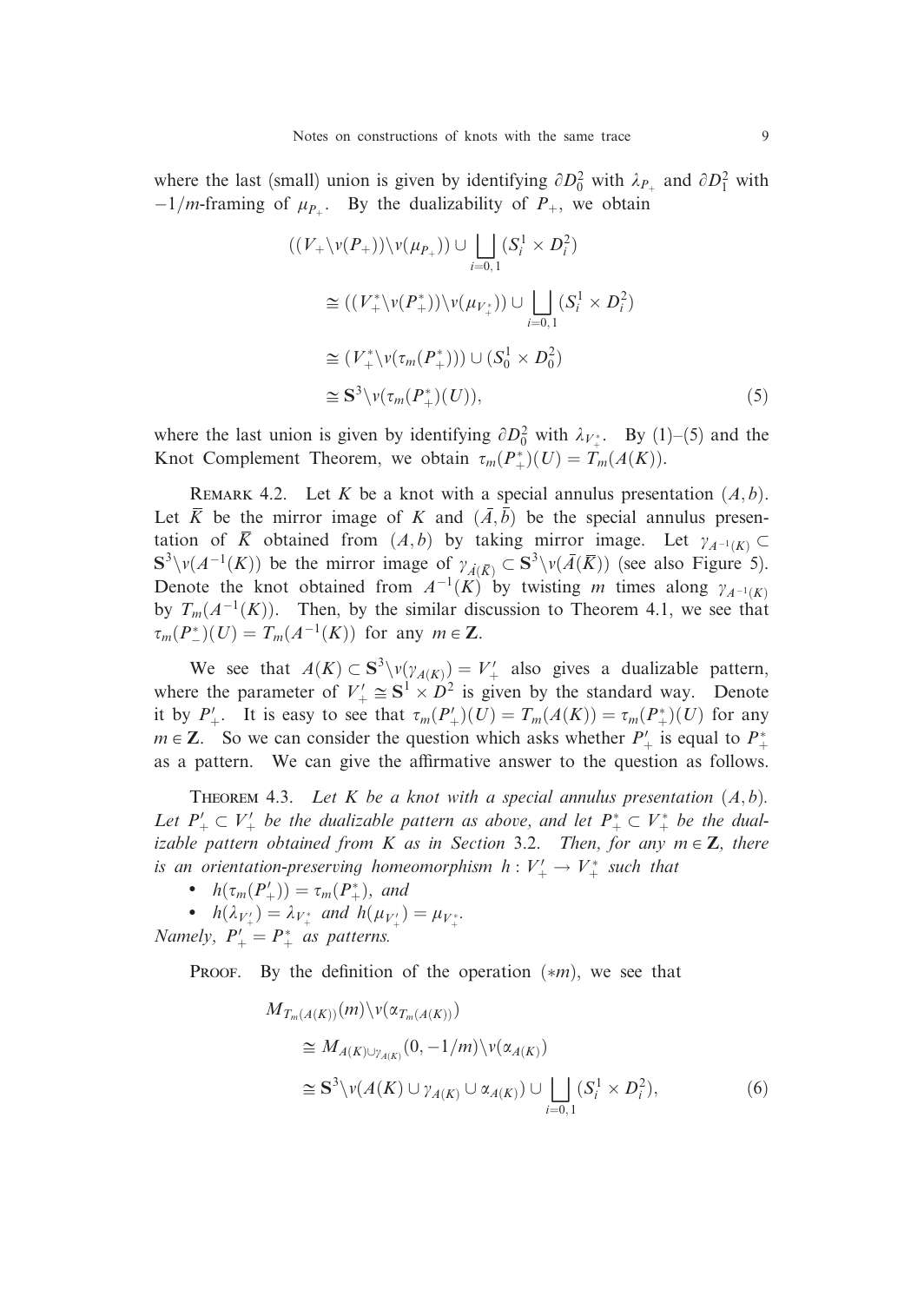10 Keiji Tagami

where the last (small) union is given by identifying  $\partial D_0^2$  with 0-framing of  $A(K)$ and  $\partial D_1^2$  with  $-1/m$ -framing of  $\gamma_{(A(K))}$ . Since  $\alpha_{A(K)}$  is isotopic to the surgery dual to  $A(K)$ , we have

$$
\mathbf{S}^{3} \setminus v(A(K) \cup \gamma_{A(K)} \cup \alpha_{A(K)}) \cup \bigsqcup_{i=0,1} (S_{i}^{1} \times D_{i}^{2})
$$
  
\n
$$
\cong \mathbf{S}^{3} \setminus v(A(K) \cup \gamma_{A(K)}) \cup (S_{1}^{1} \times D_{1}^{2})
$$
  
\n
$$
= (V'_{+} \setminus v(\tau_{m}(P'_{+}))) \cup (S_{2}^{1} \times D_{2}^{2}), \tag{7}
$$

where the last union is given by identifying  $\partial D_2^2$  with  $\lambda_{V'_+}$ . By considering the composition of  $(7)$ ,  $(6)$ ,  $(3)$ ,  $(4)$  and  $(5)$ , we obtain an orientation-preserving homeomorphism

$$
\overline{h}:(V'_+\backslash v(\tau_m(P'_+)))\cup (S_2^1\times D_2^2)\rightarrow (V^*_+\backslash v(\tau_m(P^*_+)))\cup (S_0^1\times D_0^2).
$$

Then, we can check that

- $\begin{array}{ll} \bullet & h(\lambda_{\tau_m(P_+')}) = \lambda_{\tau_m(P_+^*)}, \end{array}$
- $h(\lambda_{V'_{+}}) = \lambda_{V_{+}^{*}}$  and  $h(\mu_{V'_{+}}) = \mu_{V_{+}^{*}}$ , and

• 
$$
\bar{h}(S_2^1 \times D_2^2) = S_0^1 \times D_0^2
$$
.

Hence, h induces a desired homeomorphism.

REMARK 4.4. Similarly, we can define  $P'_{-}$  as  $A^{-1}(K) \subset S^3 \setminus \nu(\gamma_{A^{-1}(K)}) = V'_{-}$ (see also Remark 4.2). By the same discussion as the proof of Theorem 4.3, we see that there is an orientation-preserving homeomorphism  $h: V'_{-} \to V_{-}^{*}$ which satisfies  $h(\tau_m(P'_{-})) = \tau_m(P^*_{-}), h(\lambda_{V'_{-}}) = \lambda_{V_{-}^*}$  and  $h(\mu_{V'_{-}}) = \mu_{V_{-}^*}.$ 

Remark 4.5. We see that Theorem 4.3 induces Theorem 4.1 since  $\tau_m(P_+^*)(U) = \tau_m(P_+')(U)$  by Theorem 4.3 and  $\tau_m(P_+')(U) = T_m(A(K))$  by the definition of  $P'_{+}$ .

By Theorem 4.3 and Remark 4.4, we can draw the duals  $P^*$  to  $P_{\pm}$  as in Figure 5, where  $P_+$  are the dualizable patterns obtained from a knot K with a special annulus presentation  $(A, b)$  as in Section 3.2.

# 5. Flipped annulus twist and operation  $(*m)$  with  $m = \pm 4$

In [11], Teragaito gave the first example of a Seifert fibered manifold which is represented by the same integral surgery on infinitely many hyperbolic knots. In the work, Teragaito used a presentation of  $9_{42}$ , which is almost the same as a special annulus presentation but does not satisfy the last condition:  $A \cup b$ is an immersion of an orientable surface. In fact, in the examples, the surface is non-orientable, see (the final figure in) Figure 6. Teragaito explained that, for a knot with such a presentation, we obtain a family of knots admitting the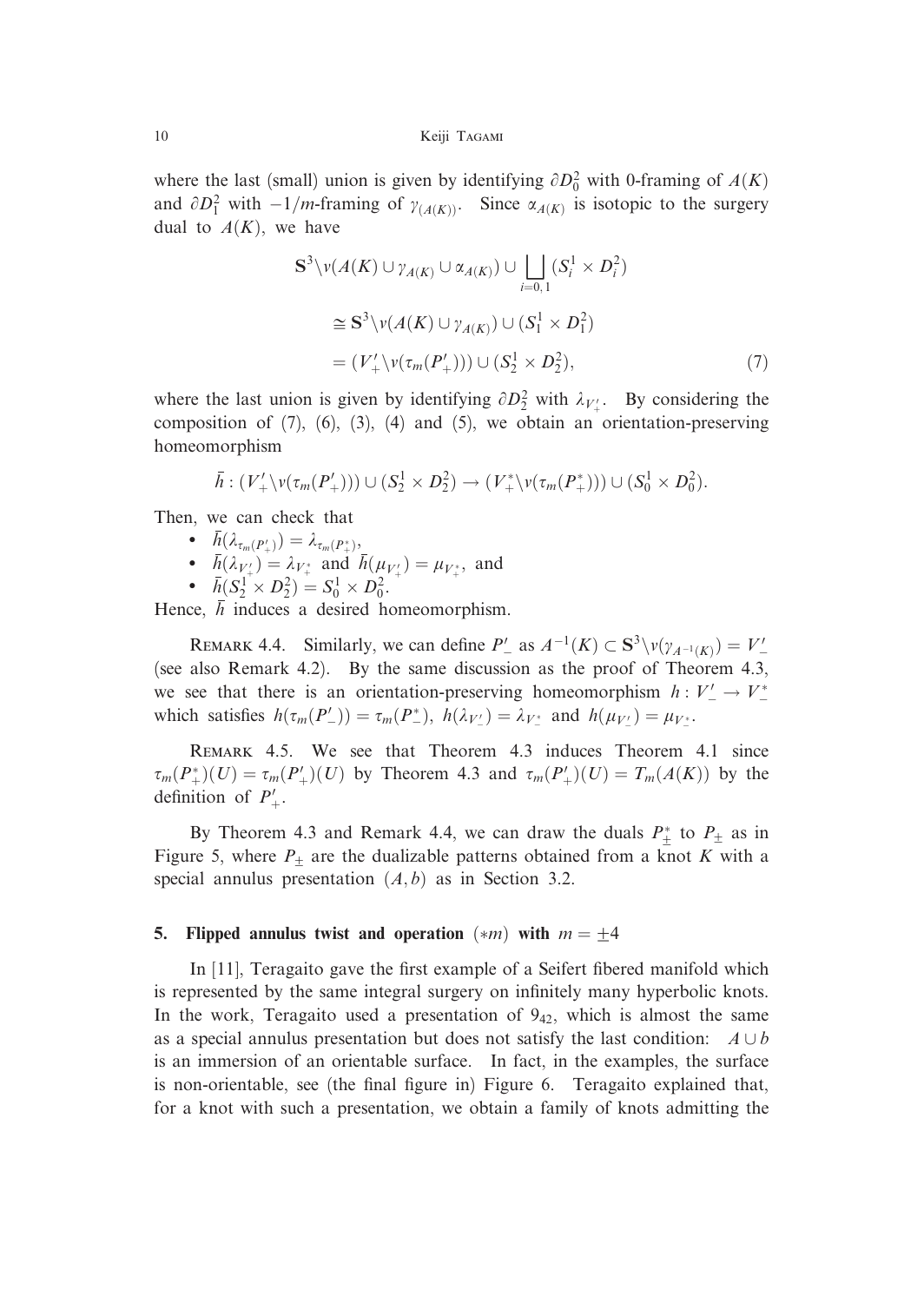

Fig. 5. (color online) The dualizable patterns  $P_{\pm} \subset V_{\pm} = S^3 \setminus v(\beta_K^{\pm})$  and  $P_{\pm}^* \subset V_{\pm}^* = S^3 \setminus v(\gamma_{A^{\pm 1}(K)})$ .

same 4-surgery (not 0-surgery) by annulus twists along (a shrunken annulus of) the annulus. It has been known that such knots have the same 4-trace (see [1, Theorem 2.8]).

In this section, we prove that the above phenomenon can be explained in terms of the operation  $(*m)$  with  $m = 4$ .

**5.1. Flipped annulus twist.** Let  $A \subset S^3$  be an embedded annulus with ordered boundary  $\partial A = c_1 \cup c_2$ . We suppose that A is unknottend and  $\text{lk}(c_1, c_2) = \pm 1$ , where we give  $c_1$  and  $c_2$  parallel orientations. Then, an *n-fold flipped annulus* twist along A is to apply  $(-\text{lk}(c_1, c_2) + 1/n)$ -surgery along  $c_1$  and  $(-\text{lk}(c_1, c_2) 1/n$ -surgery along  $c_2$  (compare with Section 2.1).

Let K be a knot with a special annulus presentation  $(A, b)$ . Then, by  $A_f^n(K)$ , we denote the knot obtained from K by the *n*-fold flipped annulus twist along  $A'$ , where  $A'$  is a shrunken annulus given in Section 2.1. For simplicity, we also denote  $A_f^1(K)$  by  $A_f(K)$ . We also see  $A_f^n(K)$  as follows: After "flipping"  $c_1$  (or  $c_2$ ) as in Figure 6, we find another annulus  $A_f$ . Then, by using [3, Lemma 7.15], we see that  $A_f^n(K)$  is obtained from K by applying the *n*-fold annulus twist along  $A_f'$ , where  $A_f'$  is a shrunken annulus of  $A_f$ . Remark that  $(A_f, b)$  is not an annulus presentation any more since  $A_f \cup b$  is an immersion of a non-orientable surface.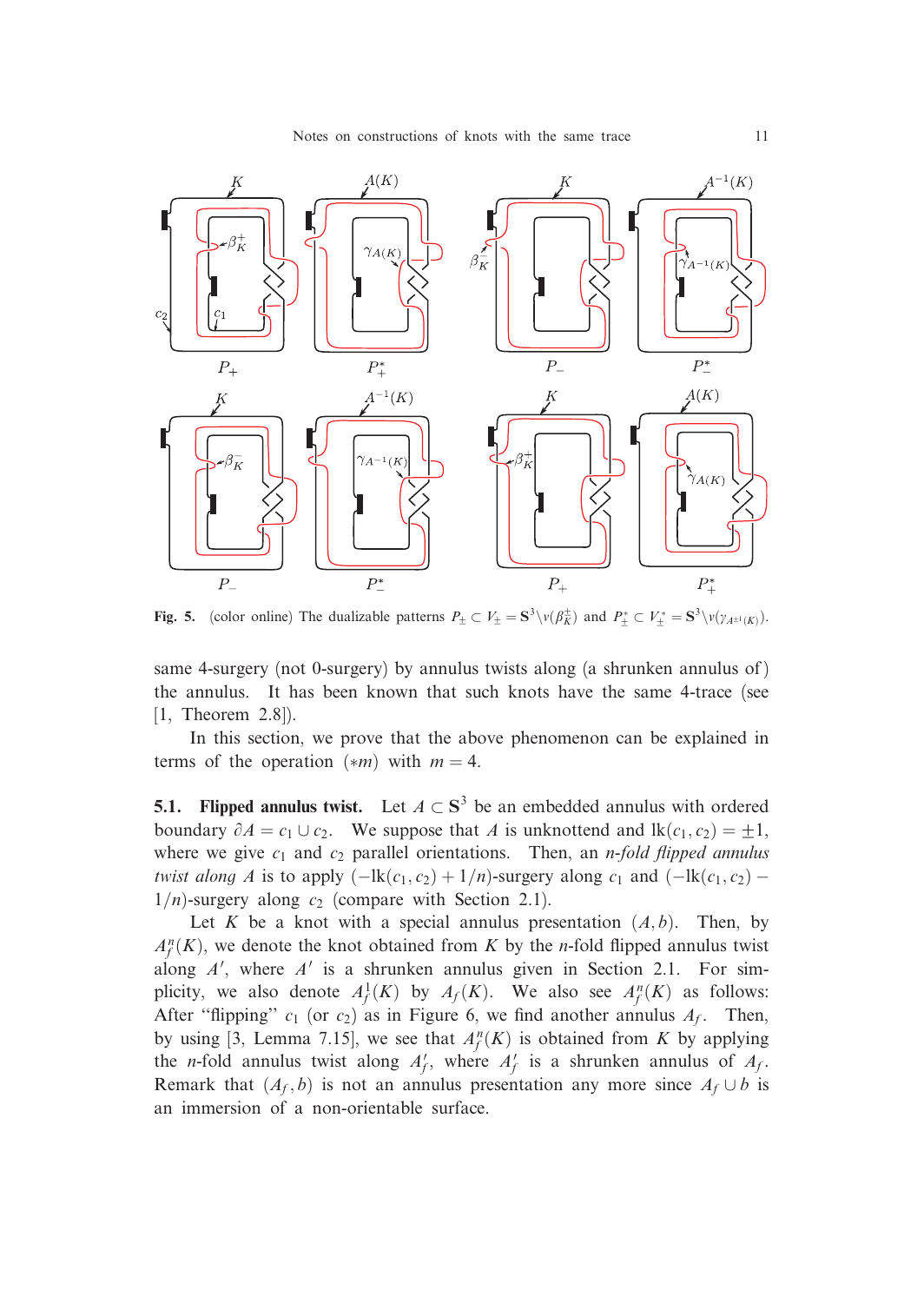

Fig. 6. (color online) An annulus presentation of  $9_{42}$  (left). After "flipping"  $c_1$ , we find a new annulus  $A_f$ .

**5.2.** Relation to the operation  $(*m)$  with  $m = \pm 4$ . Teragaito [11, Proposition 2.1] proved that there is an orientation-preserving homeomorphism  $M_K(r) \rightarrow$  $M_{A_f^n(K)}(r)$ , where  $r = -4 \text{ lk}(c_1, c_2) \in \{\pm 4\}$ . Denote this homeomorphism by

$$
\phi_n^f: M_K(r) \to M_{A_f^n(K)}(r).
$$

For a sketch of the proof, see Figure 7. Then, we notice that

$$
\phi_{\pm 1}^f(\beta_K^{\mp}) = \alpha_{A_f^{\pm 1}(K)},\tag{8}
$$



Fig. 7. (color online). The homeomorphism  $\phi_n^f : M_K(r) \to M_{A_f^p(K)}(r)$ , where  $\varepsilon \in \{\pm 1\}$  and  $r = -4\varepsilon$ . The box with  $\varepsilon$  represents  $\varepsilon$ -full-twist. For convenience, we draw an orientation of the knot (not  $c_1$  and  $c_2$ ).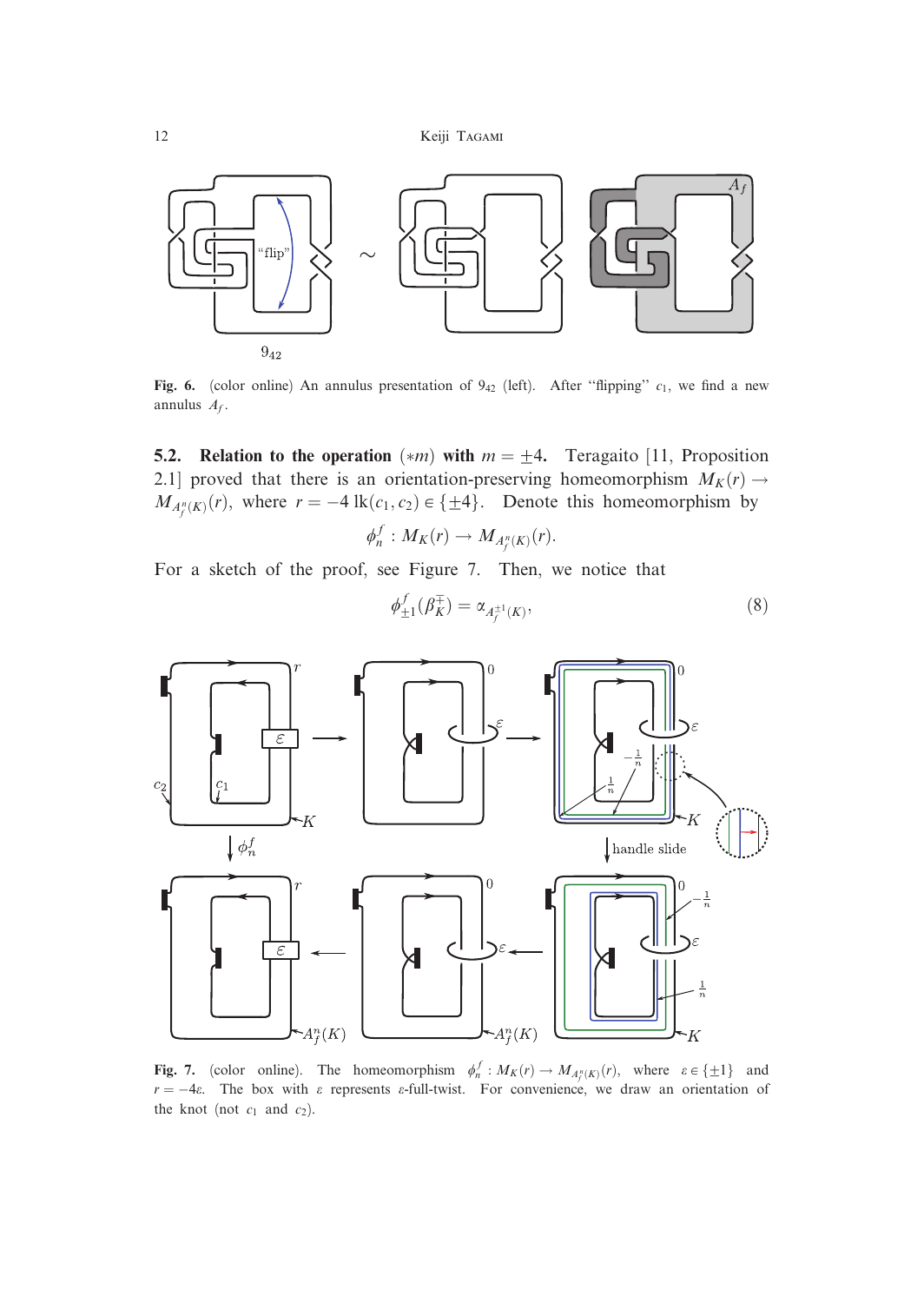where  $\alpha_{A_f^{\pm 1}(K)}$  is a meridian of  $A_f^{\pm 1}(K)$  and we regard  $\beta_K^{\pm}$  and  $\alpha_{A_f^{\pm 1}(K)}$  as curves in  $M_K(r)$  and  $M_{A_f^n(K)}(r)$ , respectively (by using the same discussion in Remark 3.5). We have seen that  $M_{T_r(A(K))}(r) \cong M_K(r) \cong M_{A_f^{-1}(K)}(r)$ . Moreover, we can prove that

$$
T_r(A^{\mp 1}(K)) = A_f^{\pm 1}(K). \tag{9}
$$

In fact, by replacing  $\psi_m$  with  $\phi_{\pm 1}^f$  and  $\beta_K^+$  with  $\beta_K^+$  in the proof of Theorem 4.1, we see that  $S^3 \setminus \overline{\nu(A_f^{\pm 1}(K))} \cong S^3 \setminus \overline{\nu(\tau_r(P_{\pm}^*)(U))} \cong S^3 \setminus \overline{\nu(T_r(A^{\mp 1}(K)))}$ . By the Knot Complement Theorem, we obtain Equation (9). As a consequence, we obtain the following.

THEOREM 5.1. Let K be a knot with a special annulus presentation  $(A,b)$ with  $\partial A = c_1 \cup c_2$ . Then we obtain

$$
T_r(A^{\mp 1}(K)) = A_f^{\pm 1}(K),
$$

where  $r = -4 \, \text{lk}(c_1, c_2)$ , and we give  $c_1$  and  $c_2$  parallel orientations.

Remark 5.2. In private communication, Tetsuya Abe commented that  $T_4(A(9_{42}))$  and  $A_f^{-1}(9_{42})$  may be equivalent because of computational calculations. Theorem 5.1 is inspired by the comment.

## 6. Discussions

**6.1. Naturality.** Let K be a knot with a special annulus presentation  $(A, b)$ . Then, we obtain a dualizable pattern  $P_+$  as in Section 3.2. Put  $K = A(K)$  and give the natural annulus presentation  $(\tilde{A}, \tilde{b})$  of  $\tilde{K}$  from  $(A, b)$ . Then we obtain another dualizable pattern  $\dot{P}$  from  $\dot{K}$  as in Section 3.2. We see that these patterns satisfy  $P_+(U) = K$ ,  $P_+(U) = A(K)$ ,  $\check{P}_-(U) = A(K)$  and  $\check{P}_-(U) = K$ . More strongly, Theorem 4.3 and Figure 5 imply that  $P_+ = \check{P}_-^*$  and  $P_+^* = \check{P}_-$ .

Let  $SAP$  be the set of special annulus presentations and  $DP$  be the set of unoriented patterns which are dualizable after giving some orientation. Then, by the above discussion, we obtain the following commutative diagram:

$$
SAP \xrightarrow{\pm} DP
$$
  

$$
A^{\pm 1} \downarrow \qquad \qquad \downarrow^*
$$
  

$$
SAP \xrightarrow{\mp} DP
$$

where

- $\bullet$   $A^{\pm 1}$ :  $SAP \rightarrow SAP$  is the map induced by  $\pm 1$ -fold annulus twist,
- $\bullet$   $\pm$ : SAP  $\rightarrow$  DP is given by  $(A,b) \mapsto P_{\pm}$  as in Section 3.2, and
- $\ast : DP \rightarrow DP$  is given by  $P \mapsto P^*$ .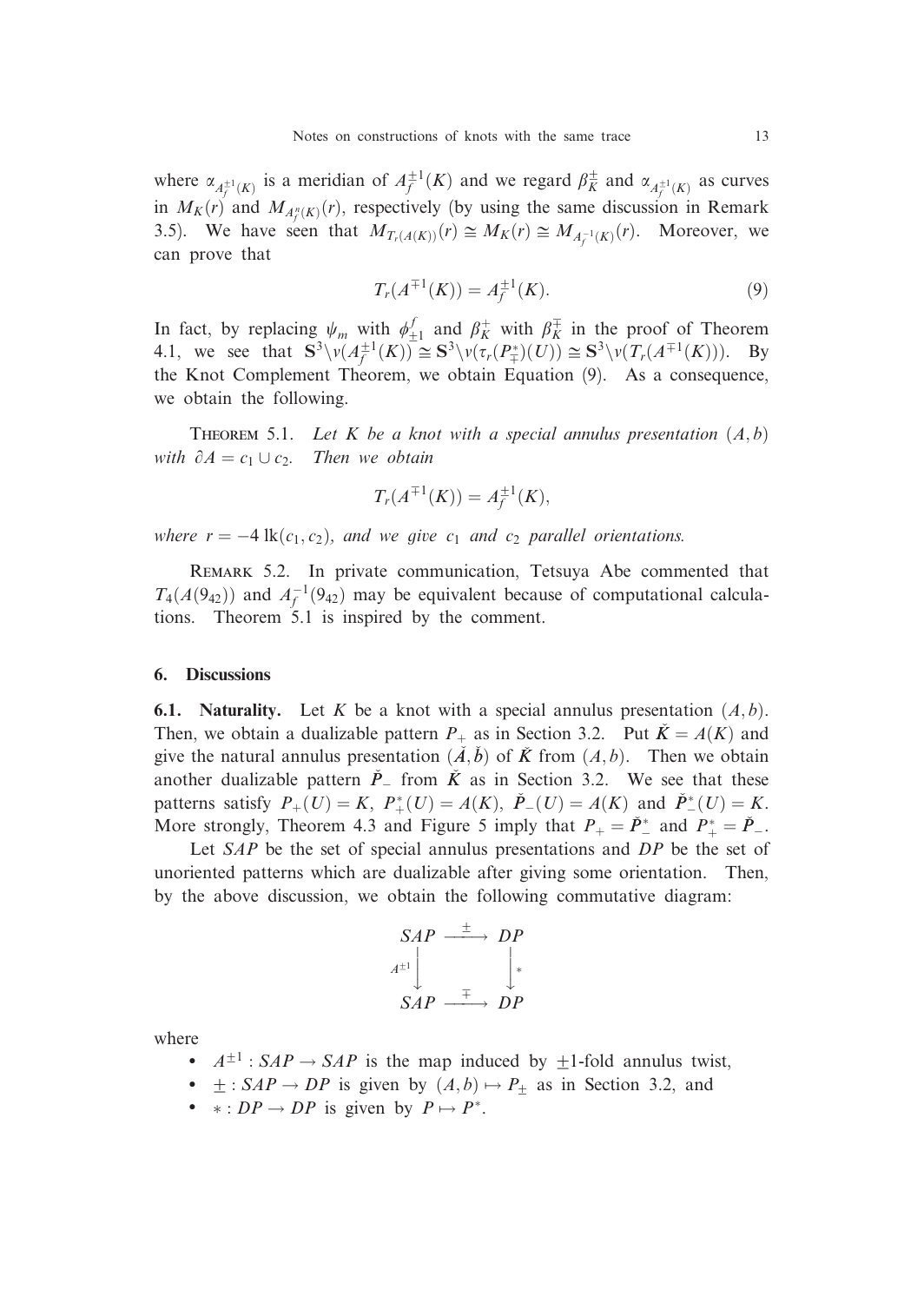6.2. Generalization. For more general setting, we obtain the following result by the proof of Theorem 4.1. Remark that, in Theorem 6.1 below, we regard curves  $\beta$  and  $\alpha_{K_2}$  as curves in  $M_{K_1}(m)$  and  $M_{K_2}(m)$ , respectively, under the identification  $S^3 \setminus \nu(K_i) = M_{K_i}(m) \setminus \nu(L_{K_i})$ , where  $L_{K_i}$  is the surgery dual.

**THEOREM** 6.1. Let  $K_1$  and  $K_2$  be knots in  $S^3$ . Let  $\beta \subset S^3 \setminus v(K_1)$  be an unknot. Let  $\alpha_{K_2} \subset S^3 \setminus v(K_2)$  be a meridian of  $K_2$ . Suppose that  $P =$  $K_1 \subset S^3\setminus v(\beta)$  gives a dualizable pattern. Then, if there is an orientationpreserving homeomorphism  $\phi : M_{K_1}(m) \to M_{K_2}(m)$  such that  $\phi(\beta) = \alpha_{K_2}$ , we have  $\tau_m(P^*)(U) = K_2$ . Moreover  $\phi$  extends to a diffeomorphism  $\Phi : X_{K_1}(m)$  $\rightarrow X_K(m)$ .

The last claim follows from the same discussion as Theorem 3.2.

QUESTION 6.2. Let  $\phi : M_{K_1}(m) \to M_{K_2}(m)$  be an orientation-preserving homeomorphism. Then, when is there an unknot  $\beta \subset S^3\backslash \nu(K_1)$  which satisfies the condition of Theorem 6.1? Moreover, if exists, is such  $\beta$  unique up to isotopy in  $S^3\setminus v(K_1)$ ?

## Acknowledgements

The author would like to thank Tetsuya Abe for helpful discussion. The author was supported by JSPS KAKENHI Grant number JP18K13416. The author thanks the referee for his/her careful reading and helpful comments.

#### References

- [1] T. Abe, I. Jong, Y. Omae, and M. Takeuchi, Annulus twist and diffeomorphic 4-manifolds, Math. Proc. Cambridge Philos. Soc. 155 (2013), no. 2, 219–235. MR 3091516
- [2] T. Abe, I. D. Jong, J. Luecke, and J. Osoinach, Infinitely many knots admitting the same integer surgery and a four-dimensional extension, Int. Math. Res. Not. IMRN (2015), no. 22, 11667–11693. MR 3456699
- [3] T. Abe and K. Tagami, Knot with infinitely many non-characterizing slopes, to appear in Kodai. Math. J., arXiv:2003.07163.
- [ 4 ] T. Abe and K. Tagami, Fibered knots with the same 0-surgery and the slice-ribbon conjecture, Math. Res. Lett. 23 (2016), no. 2, 303–323. MR 3512887
- [ 5 ] T. Abe and M. Tange, A construction of slice knots via annulus twists, Michigan Math. J. 65 (2016), no. 3, 573–597. MR 3542767
- [ 6 ] K. Baker and K. Motegi, Noncharacterizing slopes for hyperbolic knots, Algebr. Geom. Topol. 18 (2018), no. 3, 1461–1480. MR 3784010
- [ 7 ] R. E. Gompf and K. Miyazaki, Some well-disguised ribbon knots, Topology Appl. 64 (1995), no. 2, 117–131. MR 1340864
- [8] A. N. Miller and L. Piccirillo, Knot traces and concordance, J. Topol. 11 (2018), no. 1, 201–220. MR 3784230